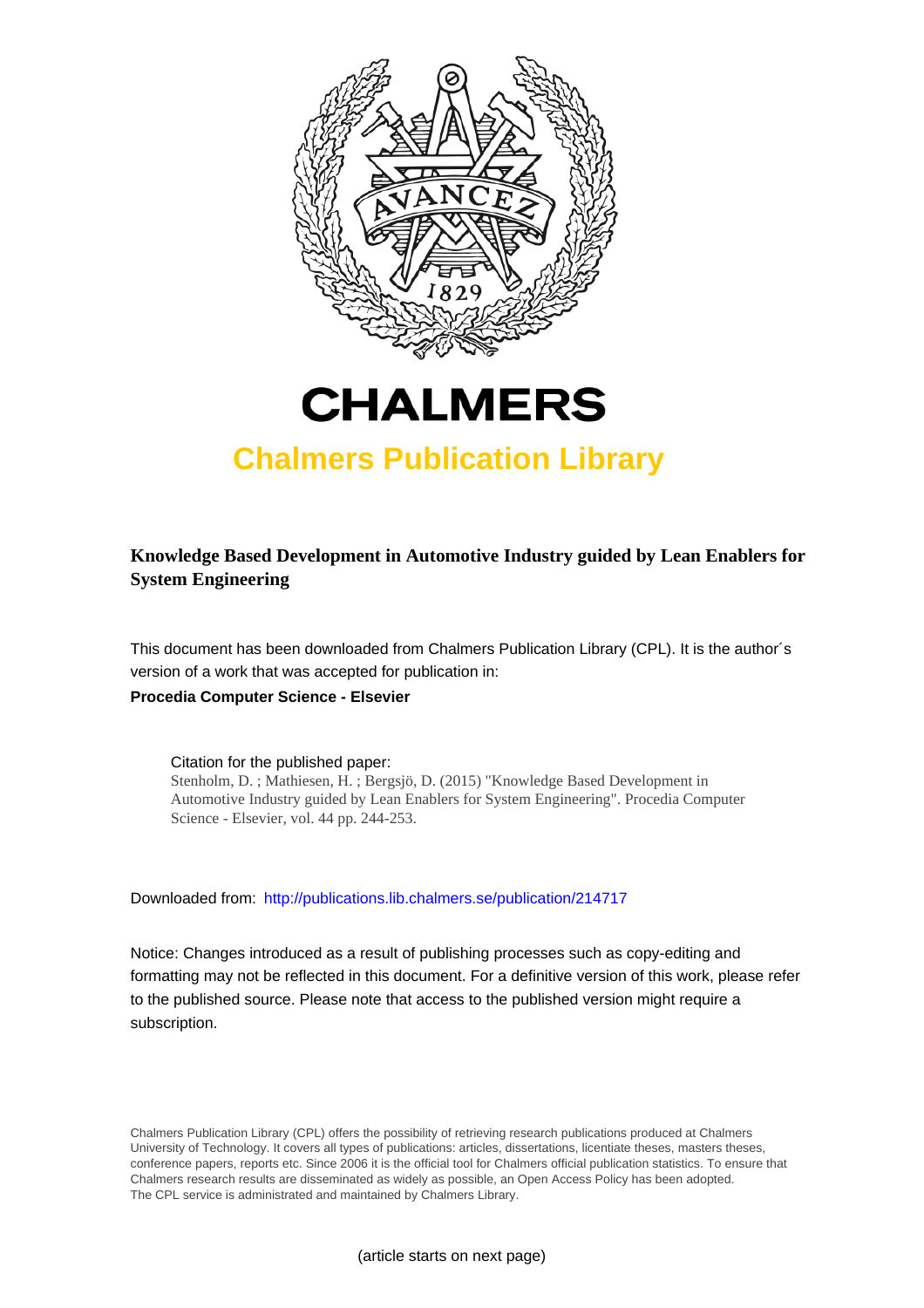



Available online at www.sciencedirect.com





Procedia Computer Science 44 (2015) 244 - 253

## 2015 Conference on Systems Engineering Research

## Knowledge Based Development in Automotive Industry guided by Lean Enablers for System Engineering

Daniel Stenholm<sup>a\*</sup>, Henrik Mathiesen<sup>b</sup>, Dag Bergsjo<sup>c</sup>

*a Chalmers University of Technology, Horsalsvagen 7A, Gothenburg SE-412 96, Gothenburg b Kongsberg Automotive, Kongsberg, Norway c Buskerud and Vestfold University College, Kongsberg, Norway* 

## **Abstract**

The Systems Engineering literature acknowledges that the principles of Lean Product Development foster the achievement of higher program performance<sup>5</sup>. Work has been carried out to explore and capture synergies between traditional System Engineering, Program Management and Lean, which has been described as Lean Enablers for Managing Engineering Programs. Kongsberg Automotive in Kongsberg, Norway has transformed from a traditional product development process to a new knowledge focused process called Knowledge Based Development over a period of three years. This paper addresses the transformation from both a theoretical and practical perspective and maps the supporting tools that constituted a large part of the change. Additionally, the paper addresses the Lean Enablers (LE) that have been affected due to obstacles in transformation and future potential LE which have not yet been reached.

© 2015 The Authors. Published by Elsevier B.V. (http://creativecommons.org/licenses/by-nc-nd/4.0/). metric commonsity recluses by the new title. © 2015 The Authors. Published by Elsevier B.V. This is an open access article under the CC BY-NC-ND license

*Keywords:* Knowledge Based Development; Lean Enablers for System Engineering; Lean Product Development.

## **1. Introduction**

Knowledge Based Development (KBD) presents ways for companies to restructure and improve their organizations, and a central focus is that knowledge and learning are critical in system engineering. The goal with implementing KBD at Kongsberg Automotive (KA) was to decrease repetitive problems and time to market as well

<sup>\*</sup> Corresponding author. Tel.: +46-739-077-636. *E-mail address:* Daniel.Stenholm@chalmers.se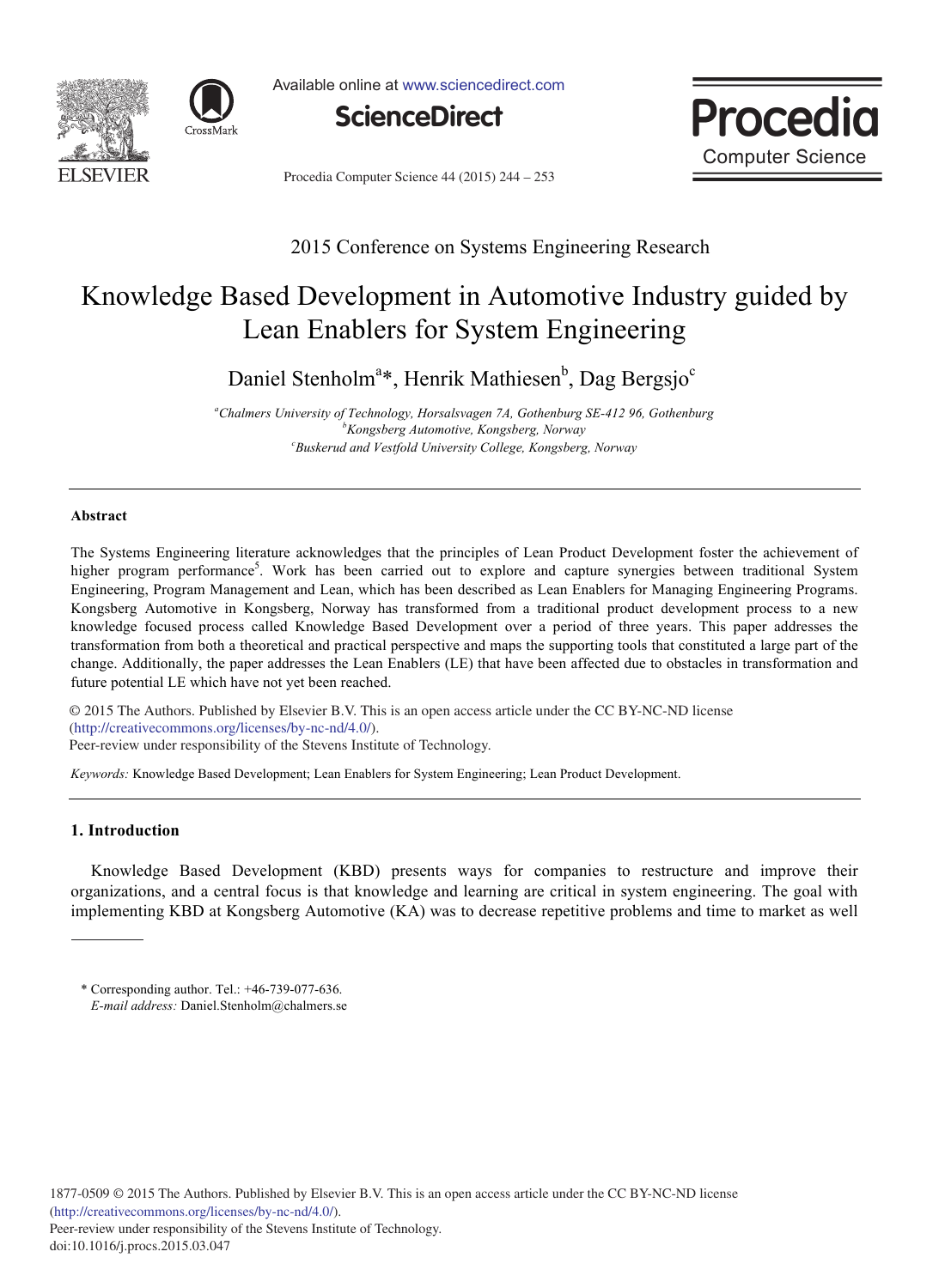as increase quality by reusing knowledge to a greater extent than today. In this paper, four tools and methods are described to support the knowledge value stream (KVS); LAMDA as a culture, A3 for problem-solving, Trade-off curves for visualizing feasible design areas and Checksheets to support knowledge reuse and decision making. To further validate the tools and methods as valuable and find improvement areas, Lean Enablers (LE) for managing engineering programs were mapped and then used as complementary questions during interviews. KA is presented as a case company that adapted the KBD in their system engineering process. They are not yet satisfied but have made progress and together with this study, consisting of 13 interviews and observation carried out over 6 months, a plan for future activities is set. The new process has its origin in lean product development and knowledge management principles.

The overall question addressed by this paper is *how the new KBD process has been implemented at KA and what major challenges and opportunities still exist having reflected over the KBD rollout*.

The paper is structured as follows; first knowledge regarding KBD, System Engineering (SE) and Lean SE is presented. This is followed by mapping between KBD tools and methods to System Engineering with support from LEs, and then a description of the case company. The rollout of the KBD process including goals, initiatives connected to the process as well as expected and realized results are described. Finally an evaluation of implemented methods and tools and remaining challenges concerning the rollout, in particular the parts that involve knowledge creation, storage and reuse are discussed. The paper concludes with discussion and conclusion chapters

## **2. Knowledge Based Development and Systems Engineering**

KBD is derived from general systems engineering methodology but particularly from lean product development and the notion of the knowledge value stream (Fig. 1), presented by Kennedy<sup>1</sup>. The idea is to generate useful knowledge about both current product/project but also incorporate a process of continuous learning in the knowledge value stream to create and reuse knowledge over time. To support this flow of knowledge both organizational systems and different tools (and potentially IT-systems) must be synchronized and harmonized throughout the organization. Even though it is not always apparent, quality problems are frequently repeated within and between projects. The term "reinventing the wheel" is commonplace, yet it exhibits the essence of the disregard for knowledge management  $(KM)^{10}$ .

The SE process has an iterative nature that supports learning and continuous improvement. As the processes unfold, systems engineers uncover the real requirements and the emergent properties of the system. Complexity can lead to unexpected and unpredictable behavior of systems; therefore, one of the objectives is to minimize undesirable consequences. This may be accomplished through the inclusion of and contributions from experts across relevant disciplines coordinated by the system engineers<sup>5</sup>.

#### *2.1. Tools and Methods in Knowledge-Based Development*

There are four different tools and methods that are significant when talking about KBD; the LAMDA learning process to create knowledge, A3 reports for simple and purposeful communication, Limit & Trade-off curves (further mentioned as Trade-off curves) for visible representation of performance limits and Checksheets as a basis for reviews, owned and/or controlled knowledge<sup>1</sup>.

Adapting **LAMDA** (Look – Go see for yourself, Ask – Get to the root cause of the problem, Model – Use some kind of analysis simulation or prototypes, Discuss – Communicate with mentors, developers of interfacing subsystems, etc., Act – Test your understanding experimentally) as a company culture and mindset supports and drives the company to act on knowledge in front of gut feeling. LAMDA is traditionally seen as a learning cycle for problem solving and is here adapted as a culture where it should be a mindset in every situation. It emphasizes knowledge creation, and true understanding of the root cause prior to acting on what first comes to mind<sup>1</sup>.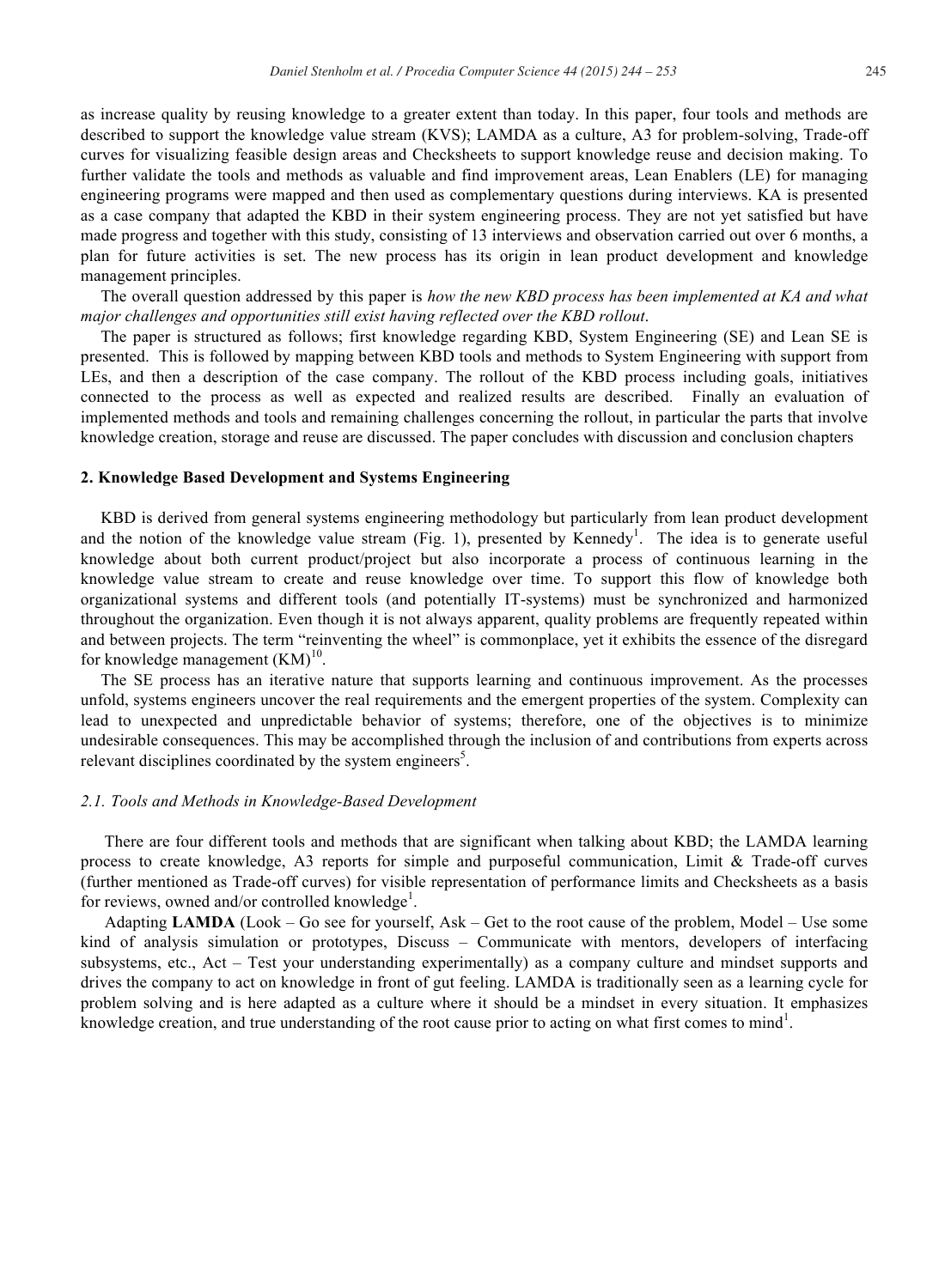

Fig. 1. Knowledge Value Stream adapted from Kennedy <sup>1</sup>

A known tool in the lean product development process is the **A3-reports**, which originally refer to Toyotas form to communicate complex information and solve problems. These are created on a single sheet of paper<sup>3</sup>. The name "A3" originates from a paper size  $(297 \times 420 \text{ mm})$ , which seems to be a good size to limit the report space available to the creator. When the A3 report is done it is usually stored digitally on the company server. One characteristic of A3s is the standardized form that makes it easier to read  $^{1, 3, 8, 9}$ .

To increase the understanding and enable thorough information in spite of its compact form, visual information is recommended in the largest possible degree. The size limit fosters well-defined descriptions of one concentrated subject, which can be positive but also negative in that multiple A3s may be created to describe different aspects of a subject, resulting in an increased number of reports. In the LPD literature different types and purposes for A3 reports are suggested<sup>3, 9</sup>, although the focus in this paper is on Problem Solving A3s, which are the most common type.

Problem Solving A3s encourage systematic problem solving, including problem formulation and experimental design, which addresses high quality solutions to immediate local problems. Important to remember is that if a problem is small enough and local enough, it might not even need an A3. However, most problems benefit from the added rigor that writing a Problem Solving A3 provides  $^7$ .

To improve knowledge reuse and to present information in a visual way, **trade-off curves** have shown great benefits. A trade-off curve is a graph that shows one performance criterion on the Y-axis, and another performance criterion on the X-axis. A curve is plotted to illustrate the relation between the two criteria to predict the performance<sup>3</sup>. In this way, different design alternatives are considered simultaneously as the curve represents the collected characteristics of all solutions of a subsystem. If the desired point on the plot is within the feasible region, e.g. above the curve, it is safe to assume that the design can cope with the requirements. One of the first things that need to be established is which parameters affect each other, to be able to adapt them to the two axes. This will help to reuse knowledge gained about the limits of the design to increase the product performance.

If a design falls into the "unsafe" region of a curve, that red flag helps to understand the risk involved. Most of the time, the engineers want to keep the designs well within the safe regions of the curve. Sometimes it is worth the risk, and then it is necessary to learn how to transcend the limits of the current system as it is now understood. Either way, active use of these curves helps eliminate the major root cause of late design loopbacks: unanticipated problems in development that could have been avoided if the developer had access to the organization's knowledge.

**Checksheets** is a tool to gather knowledge. It can be seen as a collection of the existing knowledge in a certain area. Also referred to as engineering checklists, they are simple reminders of things that should not be left out when designing<sup>3</sup>. Checksheets is the basis for standardizing knowledge. They are used for validating the designs and are continuously updated<sup>2</sup>. Checksheets is ideally an accumulated knowledge base reflecting what has been learnt over time about both good and bad design practices, manufacturing requirements, critical to quality characteristics, critical design interface, performance requirements as well as standards that communize design<sup>3</sup>.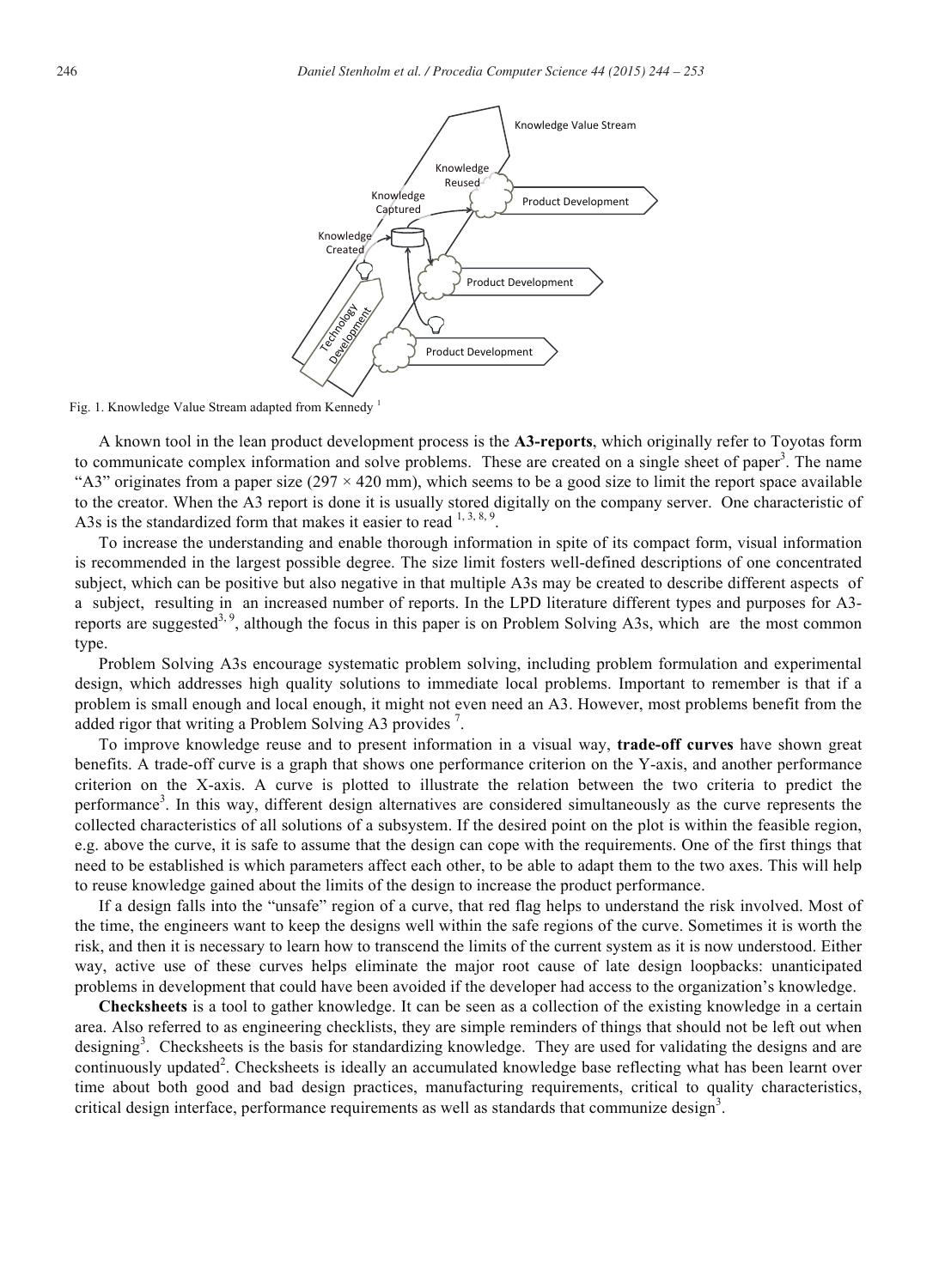| Summary                    |                                                                                                                                                                                        | Main knowledge aspects                                                                            |
|----------------------------|----------------------------------------------------------------------------------------------------------------------------------------------------------------------------------------|---------------------------------------------------------------------------------------------------|
| <b>LAMDA</b>               | The process of Look, Ask, Model, Discuss, Act.                                                                                                                                         | Is a learning process to e.g. gain more insights into<br>a problem                                |
| A3s                        | Document, visualize and communicate on a single sheet of paper.                                                                                                                        | Documentation of learning and a problem solving<br>method (combined with e.g. Lambda)             |
| Trade-off<br><b>Curves</b> | A curve showing, according to the companies' best practices,<br>feasible designs.                                                                                                      | Manage best-known solutions and thereby make it<br>possible to reuse knowledge in future project. |
| <b>Checksheets</b>         | Summarizing design best practice in text together with links etc.<br>Supporting tool for the designer to make the right decisions and<br>also be able to go back and review decisions. | Standardize knowledge, focusing on What Why<br>and How.                                           |

Table 1 Knowledge-Based development tools and the main knowledge aspects.

#### *2.2. Lean in Systems Engineering*

The field of Lean Systems Engineering (LSE) is "the application of Lean principles, practices, and tools of SE and to the related aspects of enterprise management in order to enhance the delivery of value while reducing waste<sup>"6</sup>. The goal is to deliver best lifecycle value for technically complex systems with minimum resources. And the value is defined as flawless mission assurance or product success delivered without waste, in fastest possible time.

Achieving excellence in system engineering programs is considered important but is highly challenging. Lean Enablers (43 Lean Enablers and 286 subenablers all referred as LE) set out to reflect on 10 main challenges affecting systems engineering program management and have been guided by the Lean Thinking philosophy. These challenges are, according to the book Lean Enablers for Managing Engineering Programs<sup>5</sup>: (i) firefighting -reactive program execution, (ii) unstable, unclear, and incomplete requirements, (iii) insufficient alignment and coordination of the extended enterprise, (iv) processes are locally optimized and not integrated for the entire enterprise, (v) unclear roles, responsibilities, and accountability, (vi) mismanagement of program culture, team competency, and knowledge, (vii) insufficient program planning, (viii) improper metrics, metric systems, and KPIs, (ix) lack of proactive program risk management and (x) poor program acquisition and contracting practices. The LEs are basically condensed "good sense" of actionable best practices for managing engineering programs. Implementation in systems engineering programs lay the basics for achieving the lean benefits and ultimately the program's excellence<sup>5</sup>. It is advised to start small by selecting the most beneficial Lean Enablers for the current program<sup>5</sup>. In this study, the most interesting LEs are those that link to the presented methods and tools for KBD. Lean Systems Engineering can, as all management approaches, be implemented through the adoption of tools, methods and best practices<sup>6</sup>.

#### **3. Mapping Knowledge Based Development tools and methods with Lean Enablers**

LEs describe the synergies between traditional SE, Program Management and Lean. By mapping LAMDA, A3, Trade-off and Checksheets with relevant LEs the synergies between SE and KBD are presented. The LEs are then used to identify the outcome of the KBD process and whether or not the tools and methods are effectively implemented. A focus group along with literature performed the process of mapping the LEs to each method and tool.

Table 2 shows the mapping of Lean Enablers together with the tools and methods. This mapping can work as a set of LEs that can be measured to track and ensure the implementation of the new process to desired outcomes.

In addition, a parallel track to focus on the LE was carried out, Observations and 13 interviews were performed; six of them four and a half years after the start of KBD implementation and the remaining five years after, to further support and identify the pros and cons. The interviewees were mainly engineers with a variety of experience and departments, such as testing, concept development and project engineering.

Several people who work at KA were asked to comment on how the process change has affected their work in relation to the LEs in table 2. This was carried out as a part of the evaluation on how the KBD rollout has changed the organization. The result of the interviews and observations is found in the analysis chapter.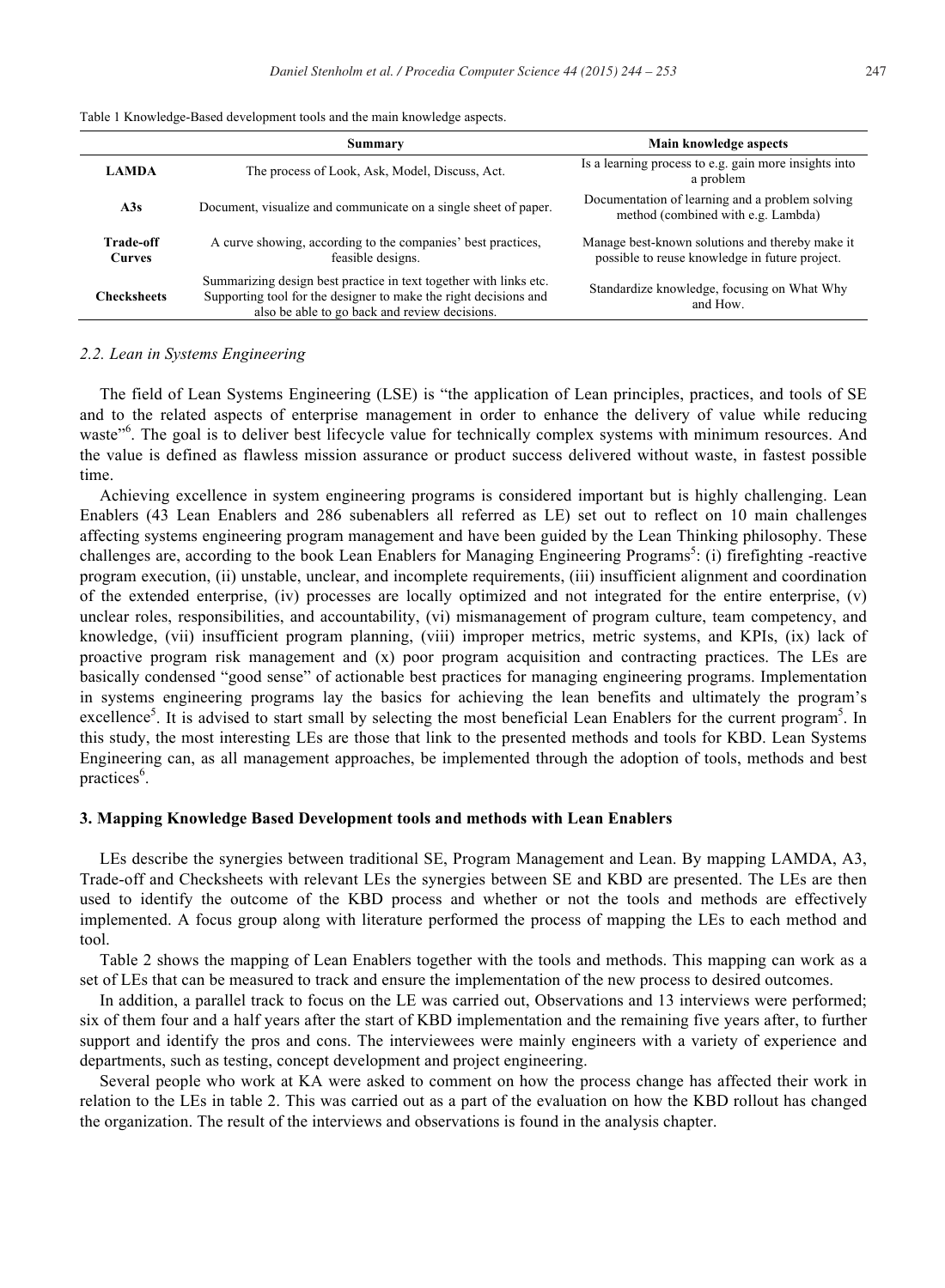## Table 2. LE mapped to KBD tools and methods. Numbers referring to Lean Enablers to Manage Engineering Programs<sup>5</sup>

| #LE      | <b>Lean Enabler for Managing Engineering Programs</b>                                                                                                                                                                                                                                                  |   | 5          | LAMDA            | Trade-off  |
|----------|--------------------------------------------------------------------------------------------------------------------------------------------------------------------------------------------------------------------------------------------------------------------------------------------------------|---|------------|------------------|------------|
| 1.       | Lean Enablers to Treat People as Your Most Important Asset (Lean Principle 6)                                                                                                                                                                                                                          |   |            |                  |            |
| 1.1.07.  | Build a culture of mutual trust and support (there is no shame in asking for help).                                                                                                                                                                                                                    |   |            | X                |            |
| 1.1.10.  | When resolving issues, attack the problem, not the people.                                                                                                                                                                                                                                             |   |            | $x \times$       |            |
| 1.3.     | Support an autonomous working style.                                                                                                                                                                                                                                                                   | X |            |                  |            |
| 1.3.3.   | Allow certain amount of "failure" in a controlled environment at lower levels, so people can take risk and grow by experience.                                                                                                                                                                         |   |            | x                |            |
| 1.3.5.   | Keep management decisions crystal clear while also empowering and rewarding the bottom-up culture of continuous improvement<br>and human creativity and entrepreneurship.                                                                                                                              |   |            | x                |            |
| 1.4.1.   | Establish and support communities of practice.                                                                                                                                                                                                                                                         | X |            |                  |            |
| 1.4.6.   | Establish a highly experienced core group ("gray hairs") that leads by example and institutionalizes positive behavior.                                                                                                                                                                                | X |            |                  |            |
| 1.5.     | Promote the ability to rapidly learn and continuously improve.                                                                                                                                                                                                                                         | x |            |                  |            |
| 1.5.4.   | Capture and share tacit knowledge to stabilize the program when team members change.                                                                                                                                                                                                                   | x |            |                  |            |
| 1.6.1.   | Prefer physical team co-location to the virtual co-location.                                                                                                                                                                                                                                           |   |            | x                |            |
| 1.6.3.   | Promote direct human communication to build personal relationships.                                                                                                                                                                                                                                    |   |            | X                |            |
| 1.6.7.   | Encourage (and document when appropriate) open information sharing within the program.                                                                                                                                                                                                                 |   | $x \times$ |                  |            |
| 2.       | Lean Enablers to Maximize Program Value (Lean Principle 1)                                                                                                                                                                                                                                             |   |            |                  |            |
| 2.1.3.   | Develop a robust process to capture, develop, and disseminate customer stakeholder value with extreme clarity.                                                                                                                                                                                         | x |            |                  |            |
| 2.3.06.  | Create shared understanding of program content, goals, status, and challenges among key stakeholders.                                                                                                                                                                                                  | x |            |                  |            |
| 2.3.09.  | Listen to the stakeholders' comments and concerns patiently and value their views and inputs.                                                                                                                                                                                                          |   |            | X                |            |
| 2.3.10.  | Clearly track assumptions and environmental conditions that influence stakeholder requirements and their perception of program<br>benefits.                                                                                                                                                            | X |            | X                |            |
| 2.5.06.  | Actively promote the maturation of stakeholder requirements, for example, by providing detailed trade-off studies, feasibility<br>studies, and virtual prototypes.                                                                                                                                     |   |            |                  | X          |
| 2.5.08.  | Create effective channels for clarification of requirements (e.g., involving customer stakeholders in program teams).                                                                                                                                                                                  | X |            |                  |            |
| 2.6.1.   | Strive to minimize and streamline the burden of paperwork for external stakeholders by actively engaging them in the process and<br>clearly articulating and aligning the benefit generated by each report.                                                                                            |   | X          |                  |            |
| 2.6.2.   | Minimize and streamline the program-internal reporting for program activities and subprojects by optimizing the internal reporting<br>requirements. Only require reports that are clearly necessary, and align reporting requirements to reduce redundant reporting.                                   |   | X          |                  |            |
| 3.       | Lean Enablers to Optimize the Value Stream (Lean Principle 2)                                                                                                                                                                                                                                          |   |            |                  |            |
|          | Promote reuse and sharing of program assets. Utilize standards, standard processes, modules of knowledge, technical                                                                                                                                                                                    |   |            |                  |            |
| 3.01.02. |                                                                                                                                                                                                                                                                                                        | X |            |                  |            |
| 3.03.2.  | standardization and platforms, and software libraries.<br>Explore the trade space and margins fully before focusing on a point decision and too small margins.                                                                                                                                         |   |            |                  | X          |
| 3.03.5.  | Explore constraints and perform real trades before converging on a point design.                                                                                                                                                                                                                       |   |            |                  | X          |
| 3.05.11. | Anticipate and plan to resolve as many downstream issues and risks as early as possible to prevent downstream problems.                                                                                                                                                                                | X |            |                  |            |
| 3.07.07. | Communicate to suppliers with crystal clarity all expectations, including the context and need, and all procedures and expectations<br>for acceptance tests; and ensure the requirements are stable.                                                                                                   | x |            |                  |            |
| 4.       |                                                                                                                                                                                                                                                                                                        |   |            |                  |            |
| 4.03.3.  | Lean Enablers to Create Program Flow (Lean Principle 3)<br>Ensure that the competency, technical knowledge, and other relevant domain knowledge of the program manager and the other key<br>members of the program team are on par with the technical complexity of the program.                       | X |            |                  |            |
| 4.05.    | Pursue collaborative and inclusive decision making that resolves the root causes of issues.                                                                                                                                                                                                            |   | x          | $\boldsymbol{x}$ |            |
| 4.05.01. | If decisions are based on assumptions that are likely to change, keep track of those assumptions and adjust the decisions when they<br>change.                                                                                                                                                         | X |            | X                |            |
| 4.05.04. | Never delay a decision because you are not willing to take the responsibility or are afraid to discuss the underlying issues.                                                                                                                                                                          |   |            | X                |            |
| 4.05.10. | Proactively manage trade-offs and resolve conflicts of interest among stakeholders. Do not ignore or try to gloss them over.                                                                                                                                                                           |   |            |                  | X          |
| 4.07.    | Use efficient and effective communication and coordination with program team.                                                                                                                                                                                                                          |   | X          |                  |            |
| 4.07.1.  | Capture and absorb lessons learned from almost all programs.                                                                                                                                                                                                                                           |   | x x        |                  |            |
| 4.07.6.  | Promote direct, informal, and face-to-face communication.                                                                                                                                                                                                                                              |   |            | X                |            |
| 4.08.3.  | Promote design standardization with engineering checklists, standard architecture, modularization, busses, and platforms.                                                                                                                                                                              | X |            |                  |            |
| 4.08.4.  | Promote process standardization in development, management, and manufacturing.                                                                                                                                                                                                                         | x |            |                  |            |
| 4.09.    | Use Lean Thinking to promote smooth program flow.                                                                                                                                                                                                                                                      |   | $x \times$ |                  |            |
| 4.09.01. | Use formal frequent comprehensive integrative events in addition to programmatic reviews: (a.) Question everything with multiple<br>"whys"; (b.) Align process flow to decision flow; (c.) Resolve all issues as they occur in frequent integrative events; and (d.) Discuss<br>tradeoffs and options. |   | X          |                  | $x \times$ |
| 4.09.06. | Use Lean tools to promote the flow of information and minimize handoffs. Implement small batch sizes of information, low<br>information in inventory, low number of concurrent tasks per employee, small task times, wide communication bandwidth,<br>standardization, work cells, and training.       |   | $x \times$ |                  |            |
| 4.09.07. | Use minimum number of IT tools and make common wherever possible.<br>Minimize the number of the software revision updates (e.g., noncritical updates) of IT tools and centrally control the update releases                                                                                            |   | x x        |                  |            |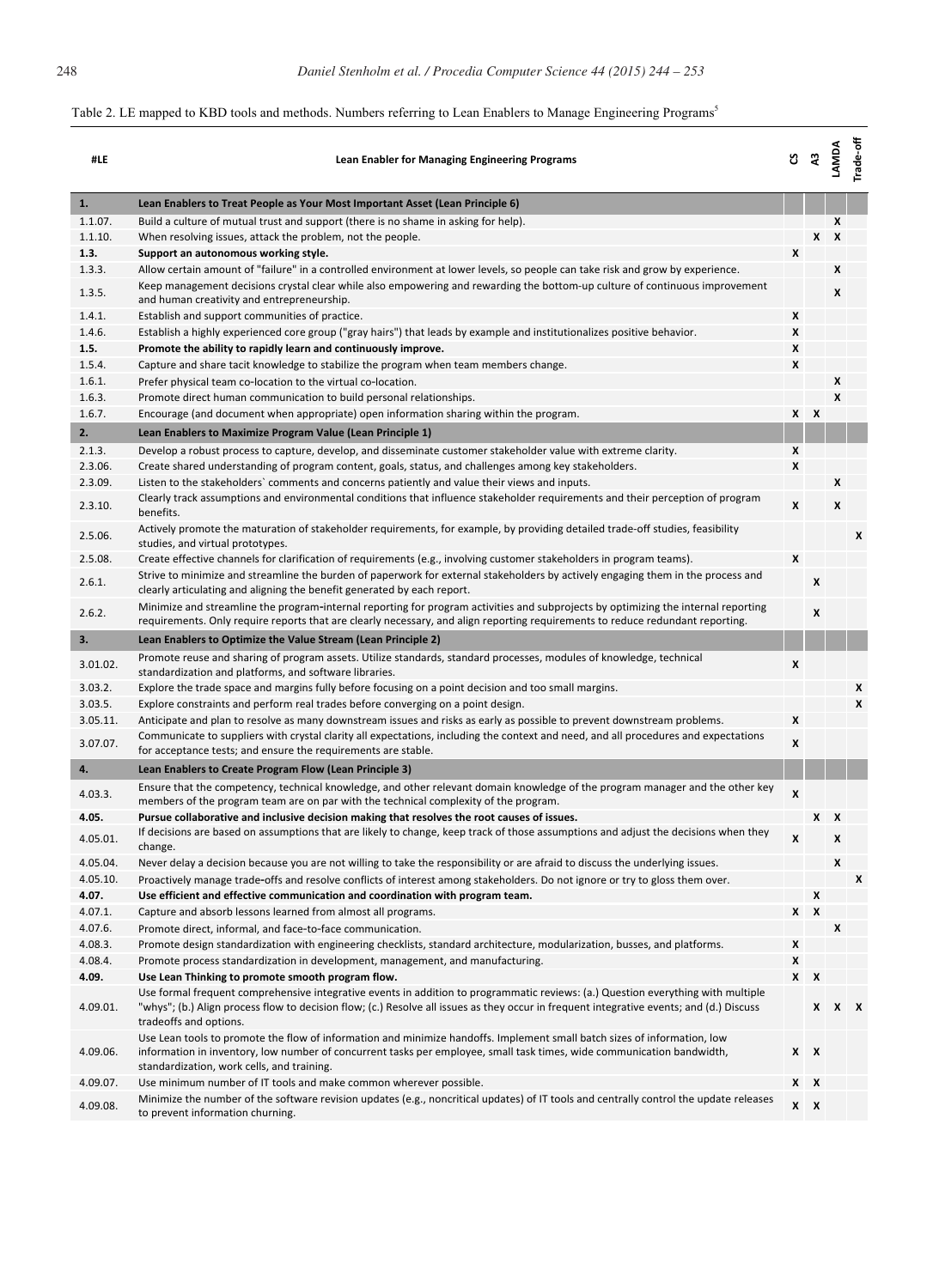| 4.09.09. | Adapt the IT tools to fit the people and process.                                                                                                                                                                                |                  | $x \times$       |                           |  |
|----------|----------------------------------------------------------------------------------------------------------------------------------------------------------------------------------------------------------------------------------|------------------|------------------|---------------------------|--|
| 4.09.10. | Avoid excessively complex and overly feature-rich IT tools. Tailor tools to program needs, not the other way around.                                                                                                             | x                | $\mathbf{x}$     |                           |  |
| 4.10.1.  | Make work progress visible and easy to understand to all, including external customer.                                                                                                                                           | X                |                  |                           |  |
| 4.10.4.  | Develop a system that makes imperfections and delays visible to all.                                                                                                                                                             | X                |                  |                           |  |
| 4.10.5.  | Use traffic light system (green, yellow, red) to report task status visually (good, warning, critical) and make certain problems are not<br>concealed.                                                                           | X                |                  |                           |  |
| 4.10.9.  | Develop a snapshot/summary representation of the meaningful metrics (e.g., standard deck) to measure all phases of the project<br>and program and make it available to all.                                                      |                  | X                |                           |  |
| 5.       | Lean Enablers to Create Pull in the Program (Lean Principle 4)                                                                                                                                                                   |                  |                  |                           |  |
| 5.1.2.   | Promote the culture in which people pull knowledge as they need it and limit the supply of information to genuine users only.                                                                                                    | X                |                  | X                         |  |
| 5.1.5.   | Promote effective, real-time direct communication between each giver and receiver in the value flow, based on mutual trust and<br>respect, and ensure both understand their mutual needs and expectations.                       |                  |                  | X                         |  |
| 6.       | Lean Enablers to Pursue Program Perfection (Lean Principle 5)                                                                                                                                                                    |                  |                  |                           |  |
| 6.1.1.   | Use existing program management standards, guidelines, and applicable organizational maturity models to your program's best<br>advantage.                                                                                        | X                |                  |                           |  |
| 6.2.1.   | Develop an integrated, long-term approach to implement Lean management practices in product portfolio planning and the entire<br>enterprise.                                                                                     | X                | X                |                           |  |
| 6.2.7.   | Codify lessons learned and evaluate their effectiveness.                                                                                                                                                                         | X                |                  |                           |  |
| 6.2.8.   | Look for new and innovative ways to work that add value.                                                                                                                                                                         |                  |                  | $\boldsymbol{\mathsf{x}}$ |  |
| 6.3.1.   | Implement the basics of quality. Do not create, pass on, or accept defects.                                                                                                                                                      | X                | $\boldsymbol{x}$ |                           |  |
| 6.3.2.   | Follow basic problem solving techniques (e.g., plan-do-check-act) and adopt a culture of stopping and permanently fixing problems<br>when they occur.                                                                            |                  | $x \times$       |                           |  |
| 6.3.3.   | Promote excellence under "normal" circumstances and reward proactive management of risks, instead of rewarding "hero" behavior<br>in crisis situations.                                                                          |                  |                  | $x \times$                |  |
| 6.3.4.   | Use and communicate failures as opportunities for learning emphasizing process and not people problems.                                                                                                                          |                  |                  | $x \times$                |  |
| 6.3.5.   | Treat any imperfection as an opportunity for immediate improvement and lesson to be learned, and practice frequent reviews of<br>lessons learned.                                                                                | X                | X                |                           |  |
| 6.3.7.   | Promote the idea that the program should incorporate continuous improvement in the organizational culture.                                                                                                                       | X                |                  | $\boldsymbol{x}$          |  |
| 6.4.     | Use lessons learned to make the next program better than the last.                                                                                                                                                               | X                |                  |                           |  |
| 6.4.1.   | Create mechanisms to capture, communicate, and apply experience.                                                                                                                                                                 |                  | $x \times$       |                           |  |
| 6.4.2.   | Clearly document context of "best practices" and "key learnings" in lessons learned to allow evaluation of appropriateness in new<br>programs.                                                                                   | X                |                  |                           |  |
| 6.4.3.   | Create a process to regularly review, evaluate, and standardize lessons learned and prepare them for implementation.                                                                                                             |                  | $x \times$       |                           |  |
| 6.4.4.   | Assign responsibility and accountability for reviewing, evaluating, and standardizing lessons learned and implement resulting<br>change.                                                                                         |                  | $X$ $X$          |                           |  |
| 6.4.5.   | Insist on standardized root cause identification and process for implementing corrective action and related training.                                                                                                            |                  | $X$ $X$          |                           |  |
| 6.4.6.   | Identify best practices through benchmarking and professional literature.                                                                                                                                                        |                  |                  | X                         |  |
| 6.5.     | Use change management effectively to continually and proactively align the program with unexpected changes in the program's<br>conduct and the environment.                                                                      | $\boldsymbol{x}$ |                  |                           |  |
| 6.7.01.  | Develop a general program policy/guideline/framework that outlines expectations regarding communication, coordination, and<br>collaboration.                                                                                     |                  | $x \times$       |                           |  |
| 6.7.02.  | Use concise one-page electronic forms (e.g., Toyota's A3 form) for standardized and efficient communication, rather than verbose,<br>unstructured memos. Keep underlying data as backup in case it is requested by the receiver. | X                | X                |                           |  |
| 6.7.03.  | Similarly, use concise one-page electronic forms for efficient, real-time reporting of cross-functional and cross-organizational issues,<br>for prompt resolution.                                                               |                  | X                |                           |  |
| 6.7.04.  | Develop a plan that implements the policy and ensures accountability within the entire program team in communications,<br>coordination, and decision-making methods at the program beginning.                                    |                  | $x \times$       |                           |  |
| 6.7.07.  | Publish instructions for artifact content and data storage, central capture versus local storage, and for paper versus electronic,<br>balancing between excessive bureaucracy and the need for traceability.                     | x                | X                |                           |  |
| 6.7.09.  | Ensure timely and efficient access to centralized data.                                                                                                                                                                          | X                |                  |                           |  |
| 6.7.10.  | Develop an effective body of knowledge that is easily accessible, historical, searchable, and shared by team and a knowledge<br>management strategy to enable the sharing of data and information within the enterprise.         | X                |                  |                           |  |
| 6.8.01.  | Utilize and reward bottom-up suggestions for solving employee-level problems.                                                                                                                                                    |                  | X                |                           |  |
| 6.8.04.  | Define a process that implements successful local improvements in other relevant parts of the program.                                                                                                                           | X                |                  |                           |  |

## 4. Case Study: Kongsberg Automotive

## 4.1. About the company

Kongsberg Automotive (KA) is a global provider of development engineering and automotive products. The company is a parts manufacturer for different automotive applications such as seat comfort, suspension and driveline systems, clutch actuation and electronics for off highway and recreational vehicles. The technology development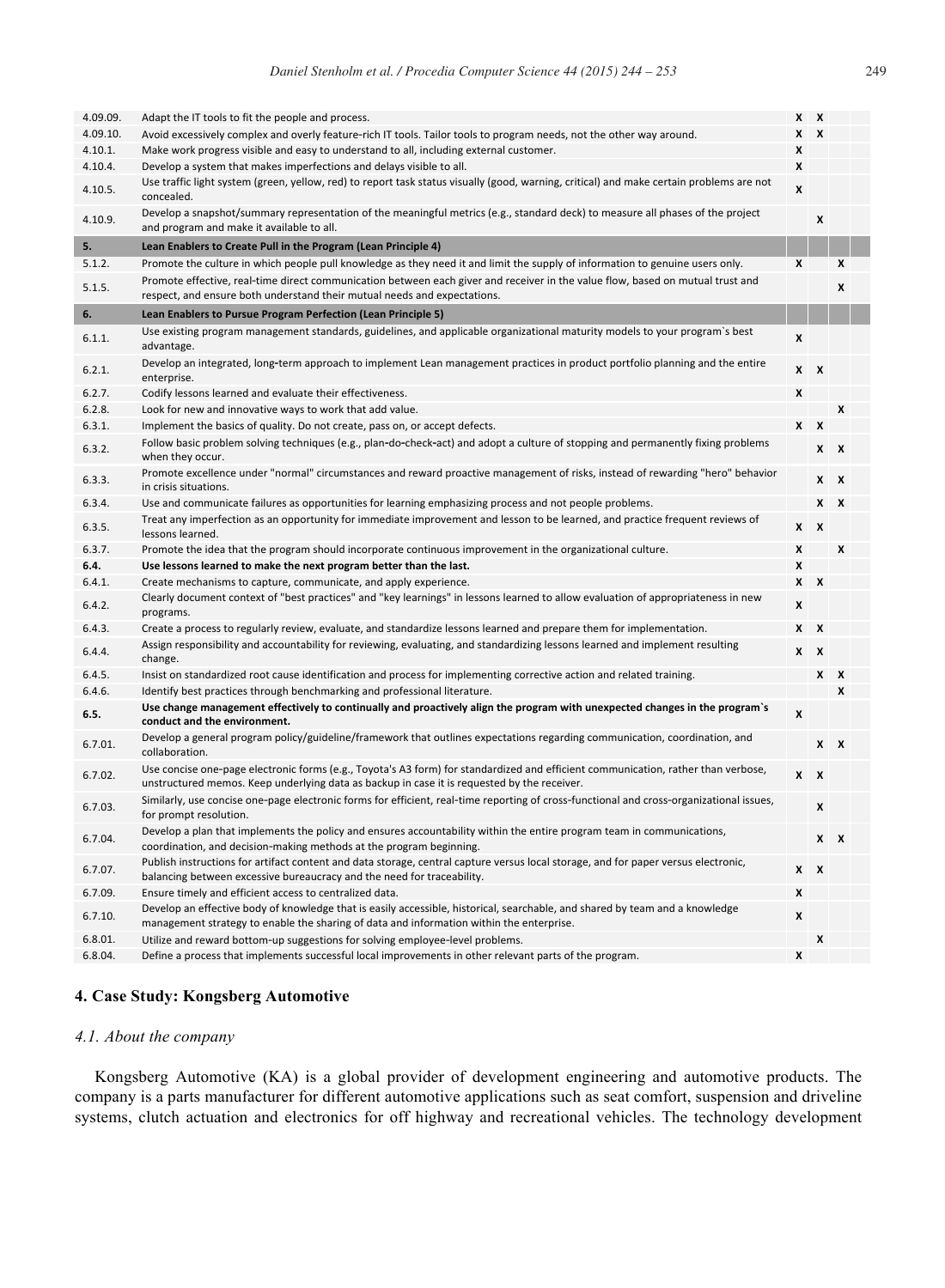team consists of 450 R&D engineers spread around the world. KA holds a wide range of R&D disciplines and production methods. The company benefits from global resources arranged into regional centers of excellence, but at the same time maintaining the full range of R&D capabilities in North America, Europe and Asia.

With over 10.000 employees around the world, the company acquires large amounts of knowledge. The included knowledge is related to development and manufacturing. Today KAs knowledge base is mainly codified in Microsoft Office Excel. This knowledge base is stored in a Product Lifecycle Management (PLM) system from SAP. The PLM system stores all the documentation created during the lifecycle of the products. The Excel knowledge base consists of a tree structure with documents connected through lines showing their relation and legacy. The documents are mostly stored in a excel sheet or an A3.

The PLM system in KA contains massive amounts of information. The tree structure represents the knowledge value stream in symbiosis with product value stream by Kennedy, which is adapted by KA to present the knowledge flow within KA. For every project run in the company, the amount of possessed knowledge is rising. All of the projects provide more knowledge to the company. The problem is distributing the acquired knowledge to later projects through the PLM system.

All the documents in the PLM system are stored by using different programs from the Microsoft Office package or CAD programs. The PLM system does not convert, which is positive for maintaining integrity of files. However, because the files are stored in different file types, the user is not able to search within the text of the documents. The only search parameters are the file name, and the categorization stated by the file creator. Therefore, a search will come up with zero hits, if the search parameter deviates from the name or categorization of the specific file. The PLM system in KA has a folder structure, making it possible to seek manually through the folders. However, this is time consuming and often requires several attempts to find the right folder.

#### *4.2. Transforming the product development process*

The KBD journey of Kongsberg Automotive (KA) started within a limited group of people in the R&D department who got interested in KBD. The group quickly got support from the CEO of the company. The first step of methodology implementation required a change of mindset of the whole organization. It was considered to be critical to get support from the top to be successful, which was also the case. Michael Kennedy was invited to educate at the headquarter about KBD together with appropriate literature such as the book Managing to Learn<sup>8</sup> to increase knowledge about the mentor role. The role requires for them not to give answers to their team, but rather to ask the right set of questions and let them find the solution on their own. This is all part of the mindset change towards a KBD working methodology.

One part of the implementation is a change of documentation. The focus is to make A3's either for visualization and discussion or as documentation of knowledge gaps, customer interests or request for qualifications. The A3 is digital where text, pictures and graphs are the information formats.

As part of changing the company culture the Kongsberg Automotive Management System needed an update to show the new process. The descriptive figure of the system now has customer satisfaction in the middle surrounded by plan, do, check and act, explaining a learning cycle consisting of two LAMDA cycles. In the second ring the Knowledge Based Development process is defined.

#### *4.3. Effects of introducing KBD*

It is still early to see what effects on KA the process change has created. But one change to be observed is that people, according to the interviews, have an increased awareness of the knowledge value stream and not only the product value stream. In discussions and in their overall process plan, KA employees show maturity in applying and understanding underlying lean, KM and IT support systems. Still, they have a tendency to focus more on knowledge capture than knowledge reuse. An example is the attempt to integrate knowledge in the PLM system before concerning how and where the knowledge will be reused. KA however, has created a culture change in the company by starting to use A3s for documentation. A single A3 page to save the information about the subject is the basis for the process. This has created a more systematic approach to attack problems, all the way from understanding, through solution proposal to implementation.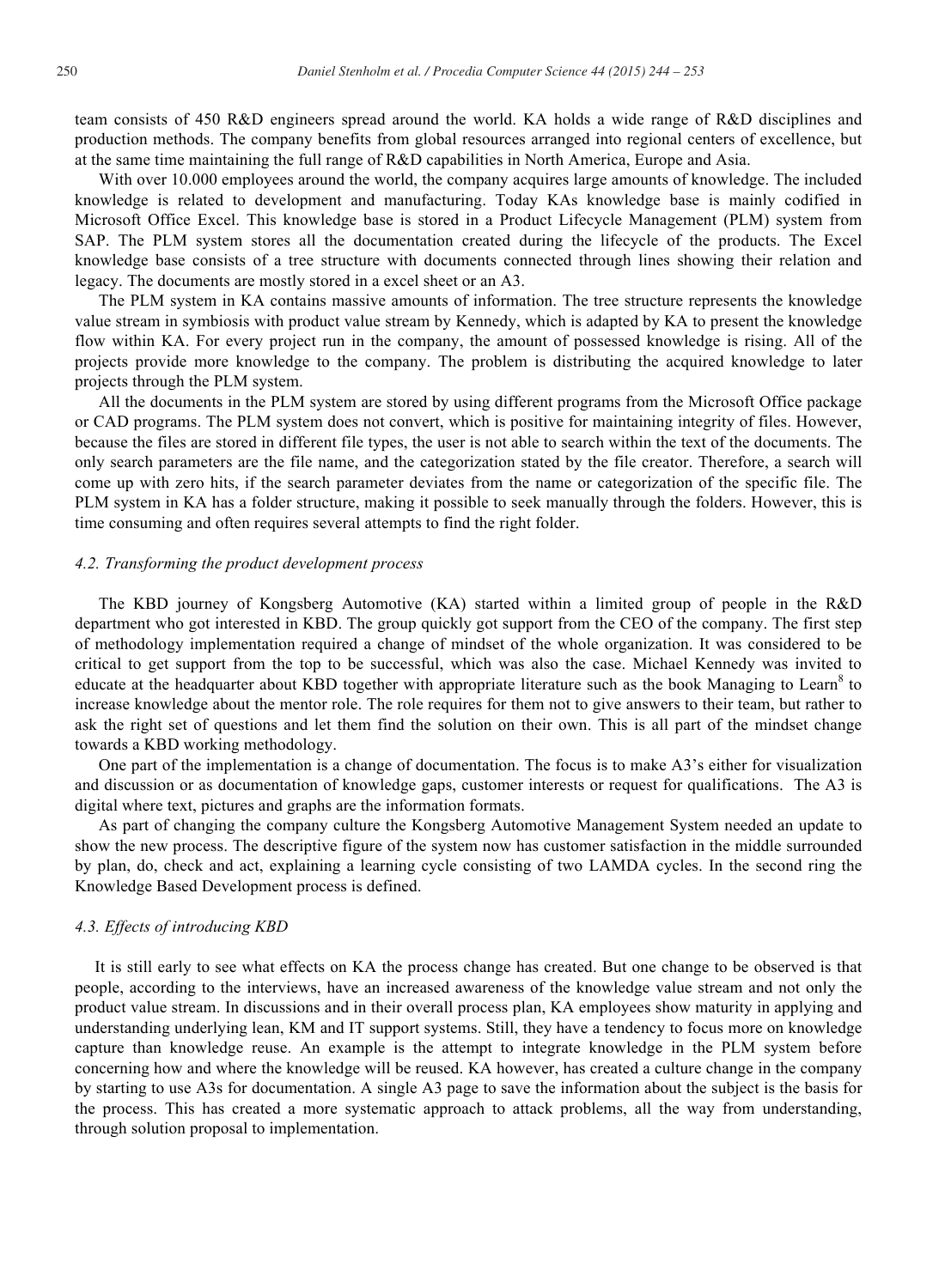### **5. Analysis**

### *5.1. Mapping of Kongsberg Automotive's initiative to the Lean Enablers*

Adapting a culture that focuses more on knowledge value stream and understanding the importance of continuous learning has proven successful across the company. Both the interviews and discussions around the LE show that there has been a change in this area. Much of LE on LAMDA culture shows that there is a complete agreement that this has been achieved, which is also supported by the observations. Some of the LEs that show full agreement are:

- Insist on standardized root cause identification and process for implementing corrective action and related training [6.4.5].
- When resolving issues, attack the problem, not the people [1.1.10].
- Follow the basic problem solving techniques and adopt a culture of stopping and permanently fixing problems when they occur [6.3.2].

Interviews show that even if KA focuses on and understands the value of knowledge, there are still things to do to improve knowledge reuse. One comment on this from the R&D department: "When you are in the project you know why some properties are the way they are, but after the project is finished it's hard to reach that information". This refers both to sharing knowledge between projects but also when the aftermarket seeks answers to a particular design. The study shows that there is no agreement on that "a process to regularly review, evaluate, and standardize lessons learned and prepare them for implementation [6.4.3]" is in place. In the beginning KA hoped that A3 was suitable to become their knowledge repository. But after some time they understood that A3 is supposed to work as a tool for discussion, sharing and workshops. Going through some of the A3s shows that a small amount of the A3 holds knowledge that should be transferred to Checksheets. Today this is only tested in a pilot stage at KA. Both interviews and LE show high agreement on achieving the A3 methods and benefits when used. Here are the related LE principles:

- Use concise one-page electronic forms (e.g. Toyota's A3 form) for standardized and efficient communication, rather than verbose, unstructured memo. Keep underlying data as backup in case it is requested by the receiver [6.7.02].
- Similarly, use concise one-page electronic forms for efficient, real-time reporting of cross-functional and crossorganizational issues, for prompt resolution [6.7.03].
- Insist on standardized root cause identification and process for implementing corrective action and related training [6.4.5].

Interviews and observations show that improvements still need to be made on the process and the quality of the A3s. Two comments are: "Lack of sufficient routines for making knowledge A3s when acquiring new knowledge" and "Misconception of expected quality of knowledge A3s" even if they agree to the above LEs.

Trade off graphs are rare at KA but the LEs that were categorized as measuring this aspect covered not specifically graphs but a wider space. The result was that the interviews and observations didn't really support each other. Nearly all LEs about trade-off showed full agreement on achievement even if trade-off curves were not broadly implemented. Examples of LE that were considered:

- Explore the trade space and margins fully before focusing on a point decision and too small margins [3.03.2].
- Actively promote the maturation of stakeholder requirements, for example, by providing detailed trade-off studies, feasibility studies, and virtual prototypes [2.5.06].

## **6. Discussion**

Knowledge management should be fundamental in all systems engineering programs since technical knowledge forms the basis for creating new products and processes. Knowledge increases efficiency both on the company and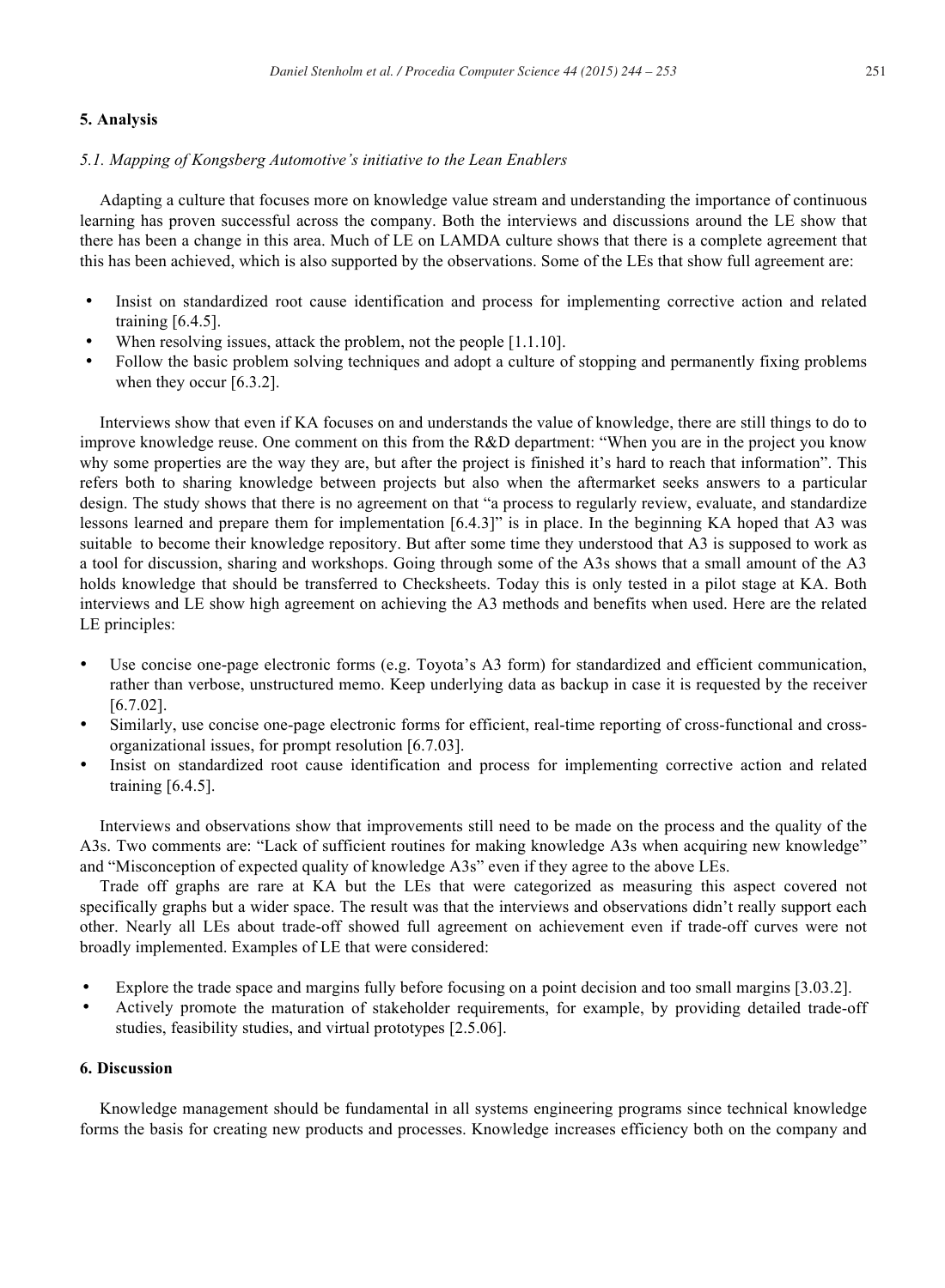product levels. The SECI framework explains knowledge creation through socialization, or interaction between individuals, and through internalization, or absorption of explicit knowledge<sup>4</sup>. A knowledge management system needs to have knowledge presented in several levels and forms that suit users with varying depths and ranges of knowledge<sup>7</sup>. KA's goal was to improve knowledge sharing in the organization and to support this the roll out was done.

KA has done a good job both in adapting tools and methods but also in trying to change the company's culture to accept the focus change from not only creating product but more of creating knowledge that results in products. Still there are things to consider such as the perspective of channels, content and learning in the knowledge value stream. Potential for improvement exists in the channels for ensuring that there is optimal flow without loss of knowledge within and across the system engineering programs. Necessary to consider during the system engineering programs is to focus on the content and proactively capture knowledge in a form that renders it readily usable and supports toward the optimal solution. By using improved system engineering approaches that facilitate accelerated learning cycles, knowledge will be gained faster and will increase the possibility for success by more often controlling the program in right direction.

The interviews, observations and LE studies show that to be even more successful with the KBD roll out, focus should be on balancing the knowledge life cycle and work more on giving the system engineer support to be more successful with their knowledge reuse. As expressed by LE the focus should be on '*Publish instructions for artifact content and data storage, central capture versus local storage, and for paper versus electronic, balancing between excessive bureaucracy and the need for traceability'* [6.7.07]. This means that there should be a balance between what "needs" to be captured and what would be "nice" to capture. The knowledge that is captured should also be codified in such a way that it supports reuse. This is guided by '*create process to regularly review, evaluate, and standardize lessons learned and prepare them for implementation'* [6.4.3].

The analysis in this study shows that the LEs linked to the four tools and methods work well for the LAMDA culture, A3 and likely with CS but do not correlate fully when it comes to trade-off curves. The LE mapped for trade-off curves measures a broad perspective that can be misleading.

During the implementation of the different tools and methods, observations and parallel interviews have identified especially four success elements that are seen as more important for the success of the KBD roll out. Before changing the process, the benefits that it strives to achieve need to be communicated and also why the process is being changed what activities it entails and when they are scheduled.

**LAMDA** as a culture is expressed as a method but is also identified as a success element for all the implementations. People need to be aware of the importance of learning and that knowledge is extremely valuable so it should be easy to access and use. A change in is not easy to achieve but lays the ground for future changes to the process. The goal with this culture change is also to drive employees to naturally share their knowledge.

Before other tools and methods are chosen and implemented it's necessary to **understand and outline organizational needs** so the implementation procedure fits. Here, both internal and external stakeholders are affected, which needs to be taken into consideration. Identifying these needs will later on be of value to make sure that commitment from employees and management stays strong or increases.

**Organizational commitment** is necessary when adapting the process to a new way of working which is a change both physically and in mindset for all parts. Leading by example is a valuable part where initiatives like "train the trainer" increase commitment from employees and also create a deeper understanding. An assessment of the current status like the one performed at KA increase the commitment from the top and can be used to create the future roadmap.

When commitment, understanding of organizational needs and the culture is in place a **pilot tool** can be implemented. To gain an important success from beginning the implementation should start with a simple tool that is linked back to the needs. A successful pilot will also decrease the risk of "not-invented-here" syndrome. During pilot stage the team needs to test and make necessary adjustments to increase the performance. But each proposed change needs to be clarified and understood together with stated benefits before they are implemented to make sure that none of the existing benefits come to harm. Continuous improvements are necessary but without forgetting that a standardized product must be in order to secure the basic functionality. The pilot test serves as an example for the rest of the organization and provides necessary lessons for the full implementation.